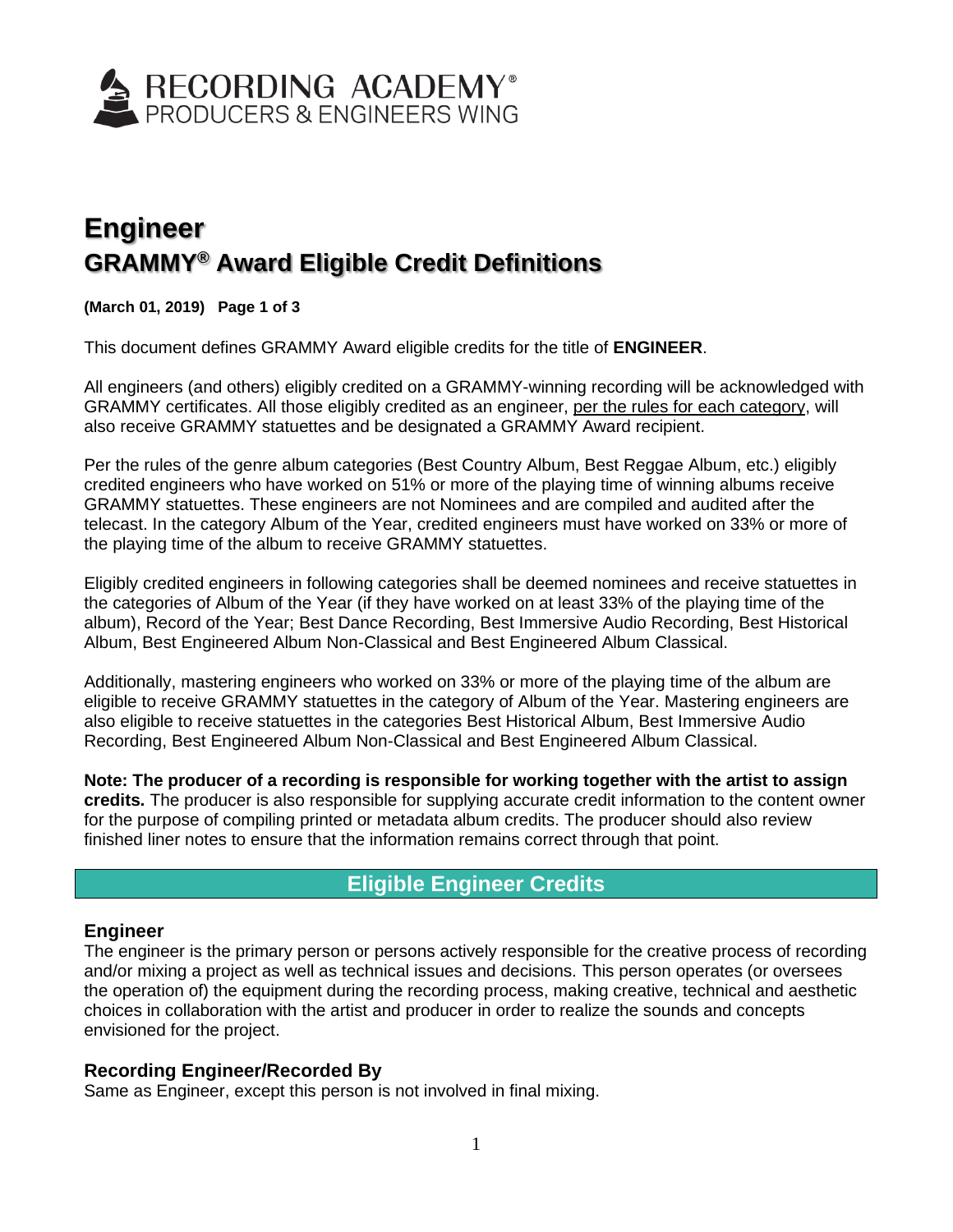# **Mixed By/Mixer/Mix Engineer**

This person works directly with the artist, producer and/or content owner, making creative decisions to achieve the creative goals of the mix, taking previously recorded tracks and creating a mix-down that can then be mastered and distributed.

## **Remix Engineer/Remixer (Best Remixed Recording category only)**

## **Vocals Recorded/Engineered By, "Featured Artist" Recorded/Engineered By (subject to the percentage rules)**

This person is an engineer with all of the same responsibilities as in the engineer description above, and is responsible for the process of recording vocals, including those designated a "Featured Artist's" vocals on a project.

### **Balance Engineer (Classical)**

This person is an engineer with all of the same responsibilities as in the Engineer description above. This term is most often used in classical music.

### **Mastering Engineer (Best Historical Album, Best Immersive Audio Album, Record of the Year, Best Engineered Album Classical, Best Engineered Album Non-Classical and Album of the Year Only—subject to percentage rules on Album of the Year)**

This person is an engineer who is the last creative bridge between the mix process and the distribution process. He or she generally works with a final mix of a project and makes final adjustments to the sound before distribution while maintaining the vision of the artist, producer and label.

#### **Tonmeister (Classical)**

This person does the same work as an Engineer or Balance Engineer, but for this name to be correctly applied, he or she must be a graduate of an official Tonmeister program that includes score reading and electronics training as well as education in recording, mixing and editing techniques.

### **Restoration Engineer (Best Historical Album only)**

It is the responsibility of the restoration engineer to transfer and repair the original flat source tapes and discs. The restoration engineer removes or reduces anomalies: unwanted noise or any sound that is obstructing the desirable audio content. Their goal is to take the audio from a flawed or compromised recording to one that is suitable for the mastering engineer to complete.

#### **Immersive Audio Engineer**

Same as Engineer, but for a recording created in an immersive audio format; or, in the case of a new immersive audio mix of previously recorded material, the engineer who creates the new immersive audio mix(es).

# **Non-Eligible Engineer Credits**

### **Pro Tools Engineer (or Digital Audio Workstation (DAW) Engineer) / Pro Tools Operator**

This person is responsible for operation of a Pro Tools or other Digital Audio Workstation during recording and mix sessions, including the archiving and maintenance of the recorded material (data files). This person is not generally called upon to make major aesthetic judgments. *This has been a controversial credit and therefore in assigning credits great care must be taken to determine the level of expertise, creativity and overall contribution this person has made to the recording. If this person's contribution is such that they would deserve a GRAMMY Award if the recording wins, they should be given the eligible title of Engineer.*